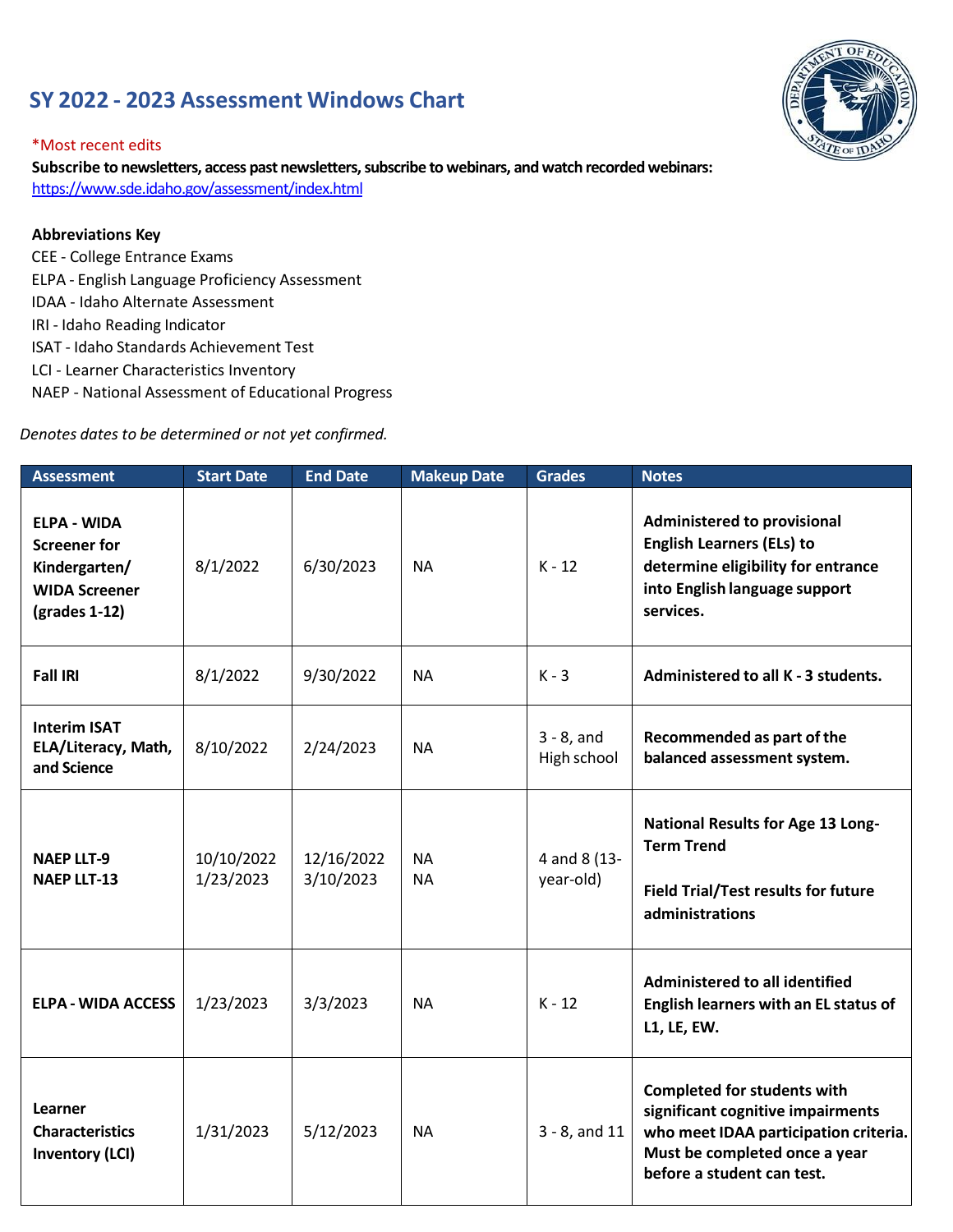| <b>Assessment</b>                                                                                                                                  | <b>Start Date</b> | <b>End Date</b> | <b>Makeup Date</b> | <b>Grades</b>    | <b>Notes</b>                                                                                                                                                                                                                       |
|----------------------------------------------------------------------------------------------------------------------------------------------------|-------------------|-----------------|--------------------|------------------|------------------------------------------------------------------------------------------------------------------------------------------------------------------------------------------------------------------------------------|
| <b>Student</b><br>Response<br><b>Check (SRC)</b>                                                                                                   | 1/31/2023         | 5/12/2023       | <b>NA</b>          | $3 - 8$ , and 11 | Completed once a year for students<br>with significant cognitive<br>impairments who meet IDAA<br>participation criteria for whom the<br>early stopping rule is being<br>considered.                                                |
| <b>ELPA - Alternate</b><br><b>ACCESS for ELLs Field</b><br><b>Test &amp; Kindergarten</b><br><b>Alternate ACCESS for</b><br><b>ELLs Field Test</b> | 2/14/2023         | 4/17/2023       | <b>NA</b>          | $K - 12$         | <b>Administered to students in K-12</b><br>with significant cognitive<br>impairments who meet IDAA<br>participation criteria.<br>This is a stand-alone field test which<br>is separate from the ACCESS for ELLs<br>administration. |
| <b>Summative ISAT</b><br>ELA/Literacy, Math,<br>and Science                                                                                        | 3/13/2023         | 5/12/2023       | <b>NA</b>          | $3 - 8$ , and 11 | ELA/L & Math: Grades $3 - 8$ and 11<br>Science: Grades 5, 8, and 11<br>For ELA/L and math grades 9 and<br>10 are optional and covered under<br>the state contract.                                                                 |
| <b>Summative IDAA</b><br>ELA/Literacy, Math,<br>and Science                                                                                        | 3/13/2023         | 5/12/2023       | NA.                | $3 - 8$ , and 11 | ELA/L & Math: Grades $3 - 8$ and 11<br>Science: Grades 5, 8, and 11<br>Administered to students with<br>significant cognitive impairments<br>who meet IDAA participation<br>criteria.                                              |
| <b>Summative ISAT</b><br><b>Fixed Form (Paper</b><br>Test) ELA/Literacy,<br>Math, and Science                                                      | 4/3/2023          | 5/5/2023        | <b>NA</b>          | $3 - 8$ , and 11 | ELA/L & Math: Grades $3 - 8$ and 11<br>Science: Grades 5, 8, and 11<br>Administered to students with a<br>fixed form (paper test) or similar<br>accommodation.                                                                     |